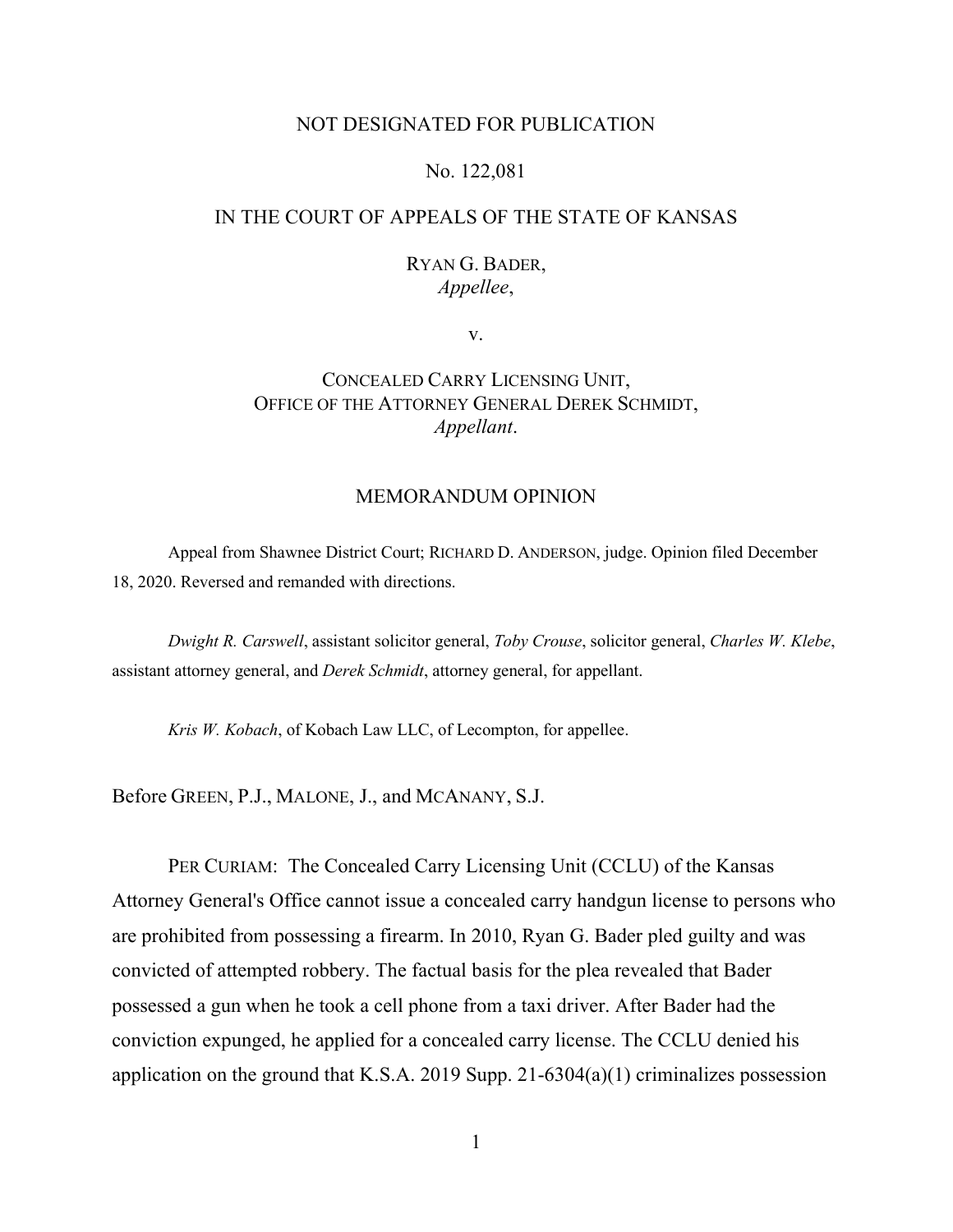of a firearm by anyone who was convicted of a person felony and was found to be in possession of a firearm at the time of the commission of the crime.

In a petition for judicial review, Bader argued that the district court in his criminal case did not find that he possessed a firearm in committing his crime within the meaning of K.S.A. 2019 Supp. 21-6304(a)(1). He also argued that the expungement of his conviction rendered him eligible for a concealed carry license. The district court handling the petition for judicial review agreed with Bader's first argument and directed the CCLU to grant Bader's application for a concealed carry license. The CCLU now asks this court to interpret the relevant statutes and uphold its original order denying Bader's application for a concealed carry license. For the reasons explained in this opinion, we reverse the district court's judgment and remand with directions for the district court to reinstate the CCLU's denial of Bader's application for a concealed carry license.

#### FACTUAL AND PROCEDURAL BACKGROUND

## *Criminal proceedings in Johnson County*

The district court's findings of fact, which are not challenged on appeal, are summarized as follows. On March 17, 2009, Bader took a taxi home and argued with the driver over the fare. Without paying the full fare, Bader got out of the taxi and went into his home for a brief time. When Bader returned to the taxi he had a gun. The taxi driver began to call the police, but Bader took the phone and put it on the roof of the taxi. When Bader went back inside his home, the taxi driver drove a short distance, stopped to retrieve his phone, and called the police to report the incident. Overland Park police arrested Bader later that night and found a handgun inside his home.

The State at first charged Bader with one count of aggravated robbery, based on his taking the cell phone by threat of bodily harm to the taxi driver while armed with a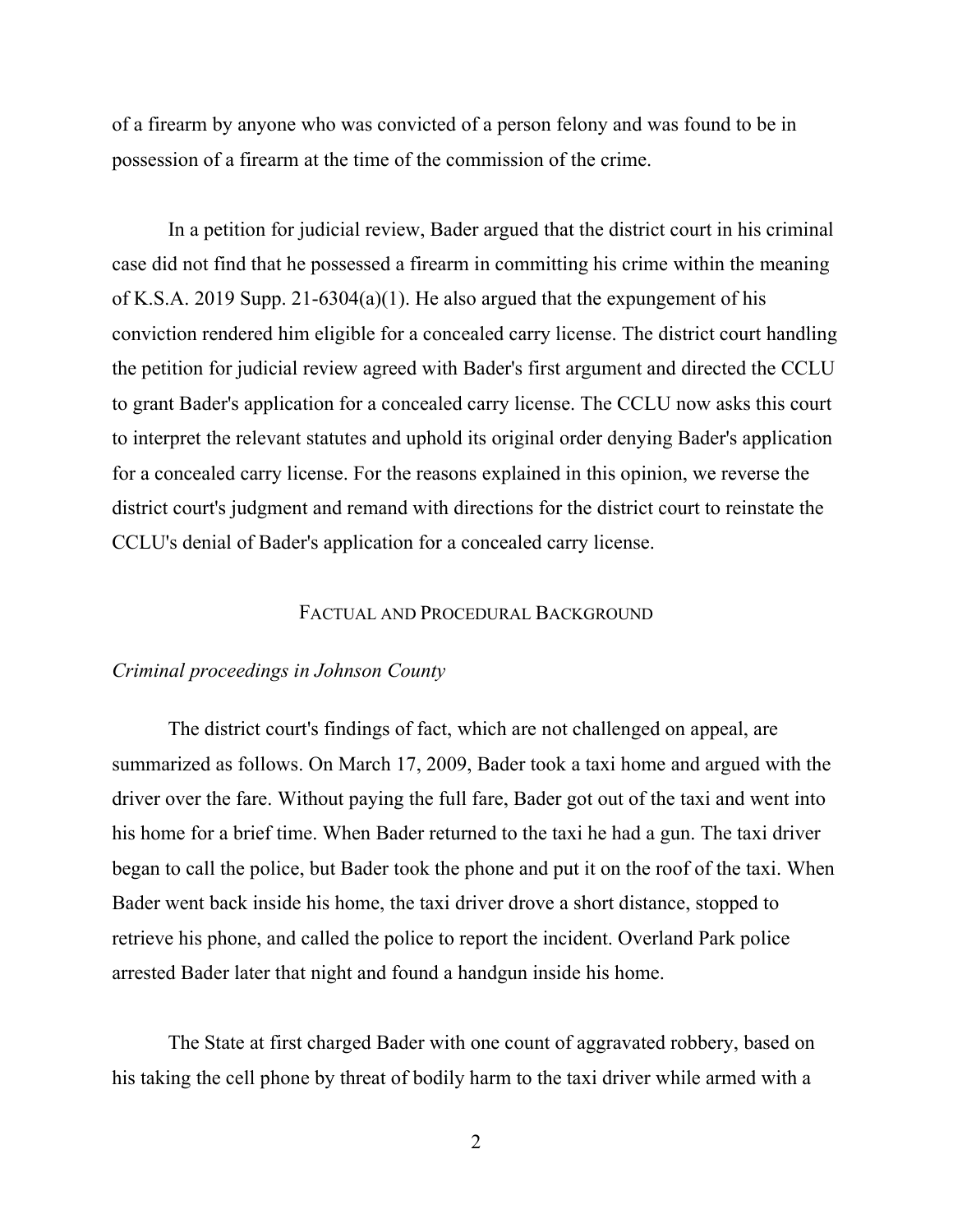handgun. The State later filed an amended complaint adding an alternative charge of aggravated assault, based on Bader placing the taxi driver in reasonable apprehension of immediate bodily harm with a handgun. The parties reached a plea agreement under which the State would file a second amended complaint charging Bader with one count of attempted robbery, a person felony, and Bader would plead guilty to the amended charge in exchange for a joint recommendation of probation. The second amended complaint did not have language asserting that Bader used a gun to commit the crime. It alleged:

"That on or about the 17th day of March 2009, in the City of Overland Park, County of Johnson, State of Kansas, RYAN GHASSAN BADER did then and there unlawfully, feloniously and willfully attempt to take property, to-wit: a cell phone, from the person or presence of another, to-wit: [victim], by force and/or threat of bodily harm to the person of [victim], but failed in the perpetration thereof, a severity level 7 person felony, in violation of K.S.A. 21-3301, K.S.A. 21-3426, K.S.A. 21-4704 and K.S.A. 21- 4707. (attempted robbery)."

During a January 2010 plea hearing, when the district court asked for a factual basis for the plea, the prosecutor described the encounter between Bader and the taxi driver. The prosecutor told the district court, "While [the driver] was still seated in his cab, [Bader] pulled out a (inaudible) handgun, told him to give him his cell phone, placed the cell phone on the roof of the cab, and went back inside his residence." The district court asked the parties to clarify which facts supported the force or threat of bodily harm element of attempted robbery. Bader's defense attorney responded, "Judge, he took the cell phone from the victim, and this was with—for purposes of the factual basis, it was with the possession of a firearm." The prosecutor then added, "What I indicated in the factual basis, Judge, was that when Mr. Bader came back out of his residence he had a handgun, at which point he told the cabbie to hand over the phone." The district court asked Bader if he was disputing those facts and he said that he was not. The district court accepted Bader's guilty plea and found him guilty of attempted robbery.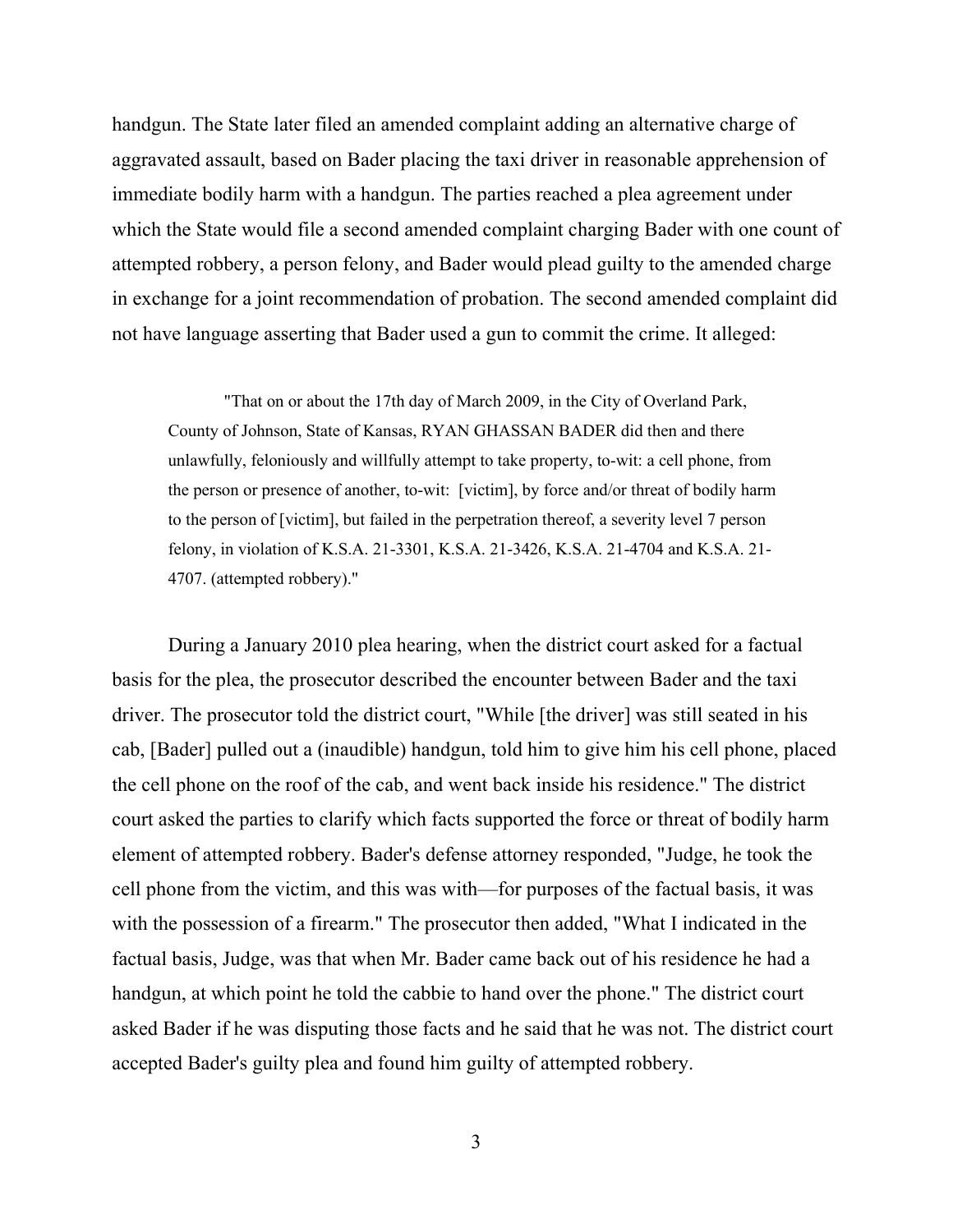At the sentencing hearing on April 12, 2010, the parties jointly recommended that the district court sentence Bader to probation under the plea agreement. The parties also informed the district court that Bader would not have to register as a violent offender. Bader's attorney explained that "we've carved out the exception for [Bader] that he be allowed to continue working with TriStar, which is the family [firearms] business that he's always worked at." The district court followed the plea agreement and sentenced Bader to 12 months' imprisonment but granted probation for 24 months. The district court made no finding for sentencing purposes whether Bader used a firearm in the commission of the crime, and the district court did not order Bader to register as a violent offender.

The journal entry of judgment was filed 14 days after the sentencing hearing. The journal entry included the following question: "Did offender, as determined by the court, commit the current crime with a deadly weapon? IF YES, PLEASE COMPLETE THE OFFENDER REGISTRATION SUPPLEMENT AND ATTACH IT TO THE JOURNAL ENTRY." The box for "No" is checked, and the district court did not order offender registration. The journal entry also indicated that no special sentencing rule applied. One such special sentencing rule is that "[w]hen a firearm is used to commit any person felony, the offender's sentence shall be presumed imprisonment." K.S.A. 2019 Supp. 21- 6804(h), previously codified at K.S.A. 21-4704(h).

### *Expungement and concealed carry application*

Bader successfully completed his probation and in June 2014, the district court granted Bader's application for expungement of his felony conviction. Soon after, Bader applied to the CCLU for a license to carry a concealed handgun. In his application, he acknowledged his 2010 conviction by checking the "yes" box next to the question on whether he had been convicted of a felony, even one that had been expunged.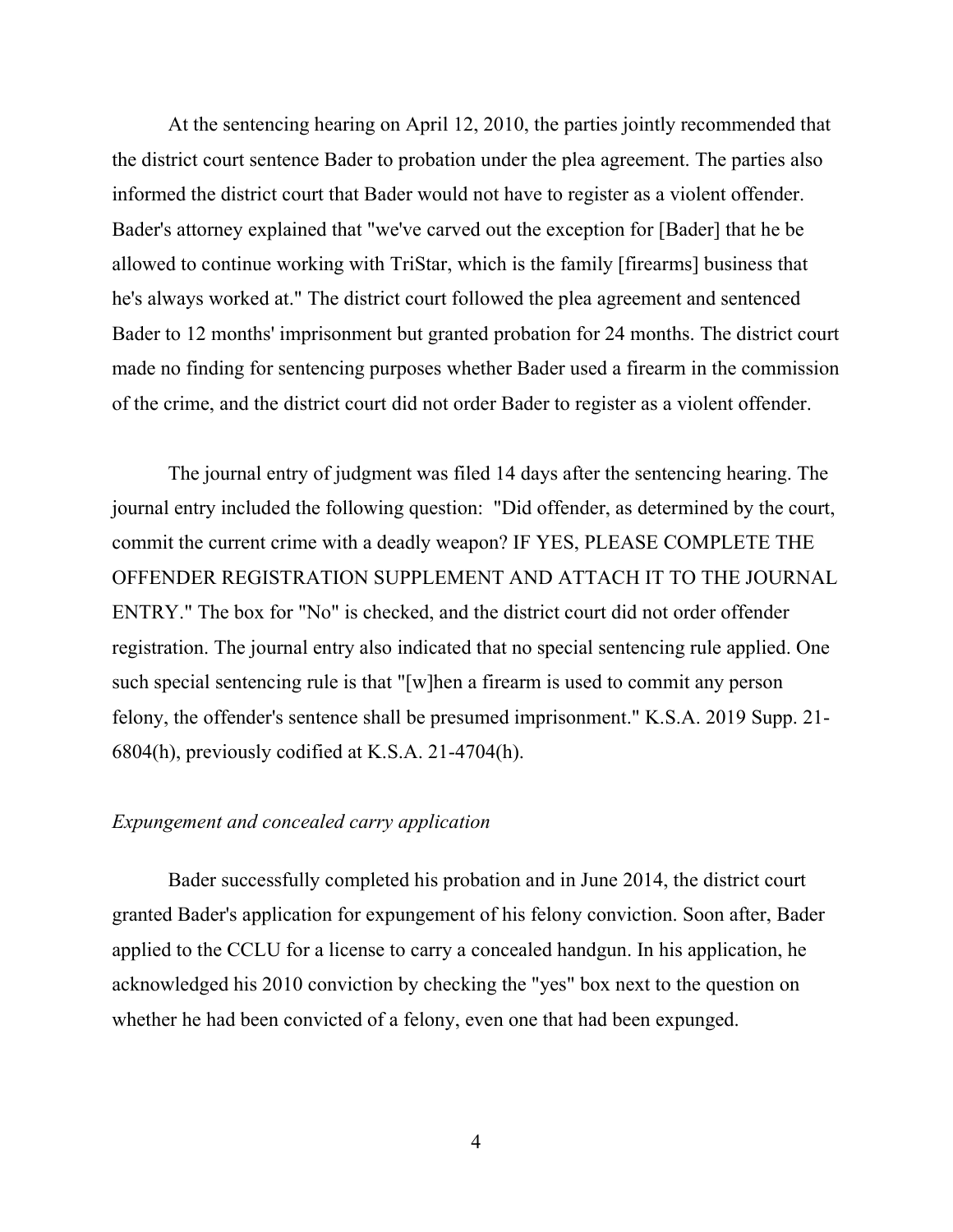The CCLU investigated the court records of Bader's 2010 attempted robbery conviction and reviewed the statutes applicable to issuing a concealed carry license to a person convicted of a crime that involved the possession of a firearm. Among other statutes, K.S.A. 75-7c04(a)(2) prohibits issuing a concealed carry license to an applicant who "is prohibited from shipping, transporting, possessing or receiving a firearm or ammunition under . . . K.S.A. 2019 Supp. 21-6304(a)(1) through (a)(3), and amendments thereto." K.S.A. 2019 Supp. 21-6304(a) criminalizes "possession of any weapon by a person who: (1) Has been convicted of a person felony . . . and was found to have been in possession of a firearm at the time of the commission of the crime."

In an order dated August 26, 2016, the CCLU denied Bader's application for a concealed carry license. The CCLU interpreted the relevant statutes and caselaw and concluded that it was allowed

"to consider all of the evidence surrounding that felony person incident and determine, regardless of what the court record states, whether there is clear and convincing evidence that a firearm was actually possess[ed] during the commission of that person felony. Just because a person received the benefit of not going to prison or not having to register as an offender does not negate clear, factual evidence that they were in possession of a firearm during their crime.

"Alternatively, it is even quite reasonable to interpret that the 'finding' required of 21-6304(a)(1) need not be anything associated back to what occurred during the predicate person felony prosecution, but, rather, it is [a] requirement of the statute that looks forward to the fact-finder in the subsequent prosecution for violation of 21-4204/21-6304 (or, as here, an administrative proceeding interpreting those provisions)."

The CCLU found that there was clear and convincing evidence that Bader had been convicted of a person felony and he was found to have been in possession of a firearm at that time, so K.S.A. 2019 Supp. 21-6304(a)(1) prohibited him from lawfully possessing a firearm. Thus, under K.S.A. 75-7c04(a)(2), the CCLU denied Bader's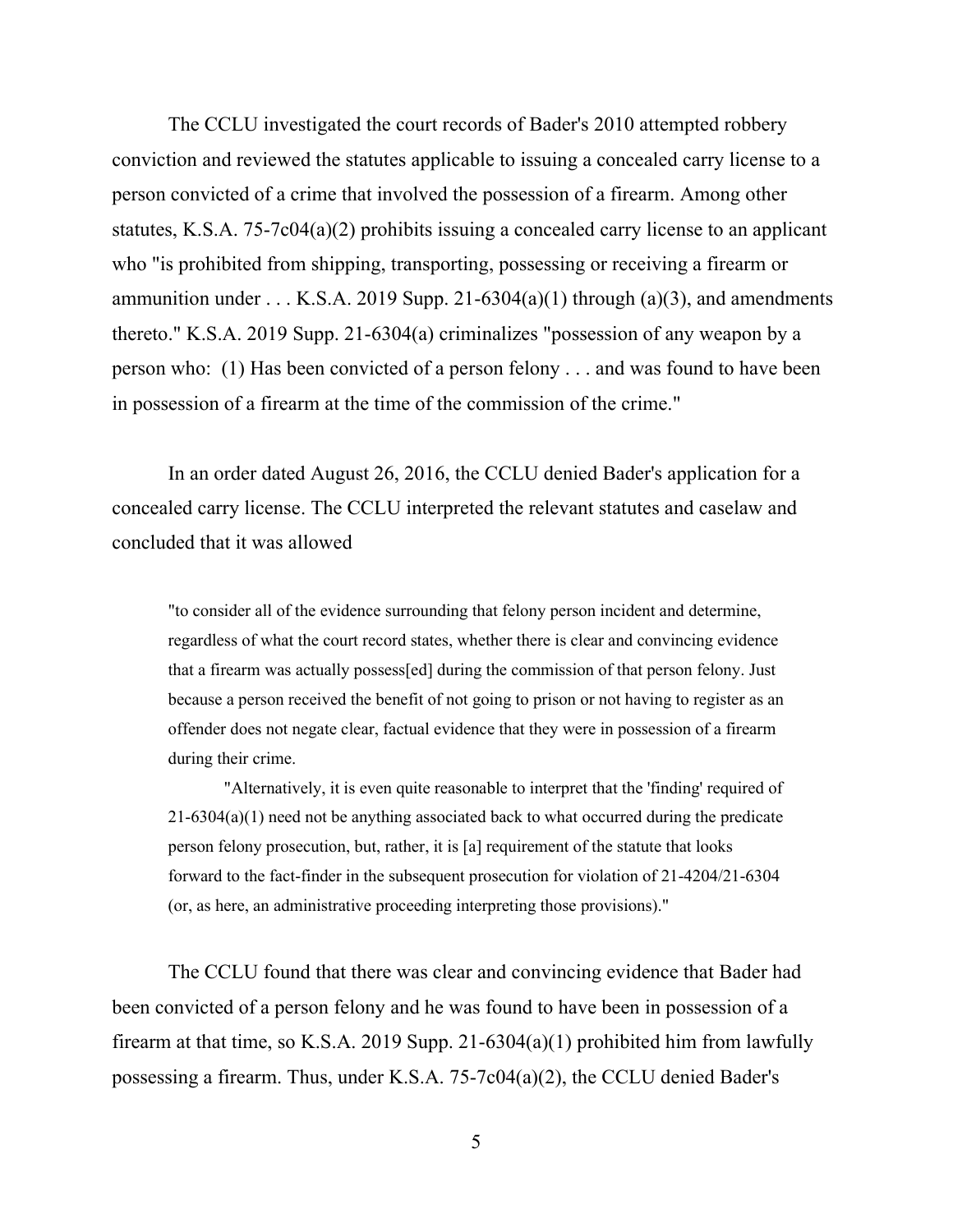application for a concealed carry license. The CCLU informed Bader that he could pursue a hearing under the Kansas Administrative Procedure Act. Bader timely filed a hearing request with the Office of Administrative Hearings (OAH).

### *Administrative proceedings*

The director of the OAH designated an administrative law judge (ALJ) to preside over the proceedings, with the understanding that an ALJ lacked the authority to decide constitutional issues. The parties filed cross-motions for summary judgment on stipulated facts. In an initial order dated June 18, 2018, the ALJ recognized that "[t]his case turns on the meaning of the phrase 'and was found to have been in possession of a firearm at the time of the commission of the crime' in K.S.A. 21-6304(a)(1)." The ALJ reviewed the full text of that statute and the parties' arguments for interpreting it.

Ultimately, the ALJ found that "the plain meaning of the language of K.S.A. 21-  $6304(a)(1)$  supports the conclusion that Mr. Bader was not 'found to have been in possession of a firearm at the time of the commission of the crime.'" The ALJ found that the journal entry from Bader's attempted robbery conviction showed that he did *not* "'commit the current crime with a deadly weapon'" and "[t]he CCLU cannot now override that finding seven years later." Because she found that the CCLU had erred by doing so, the ALJ did not address Bader's alternative expungement argument. The ALJ reversed the CCLU's order denying Bader's application for a concealed carry license.

The CCLU petitioned for review of the ALJ's initial order, which the attorney general granted. In a final order dated November 14, 2018, the attorney general noted the facts of the case. The attorney general summarized the parties' arguments as follows:

<sup>&</sup>quot;[T]he CCLU contends that Mr. Bader is ineligible for a concealed carry license per K.S.A. 2018 Supp. 21-6304(a)(1), because the record in Mr. Bader's underlying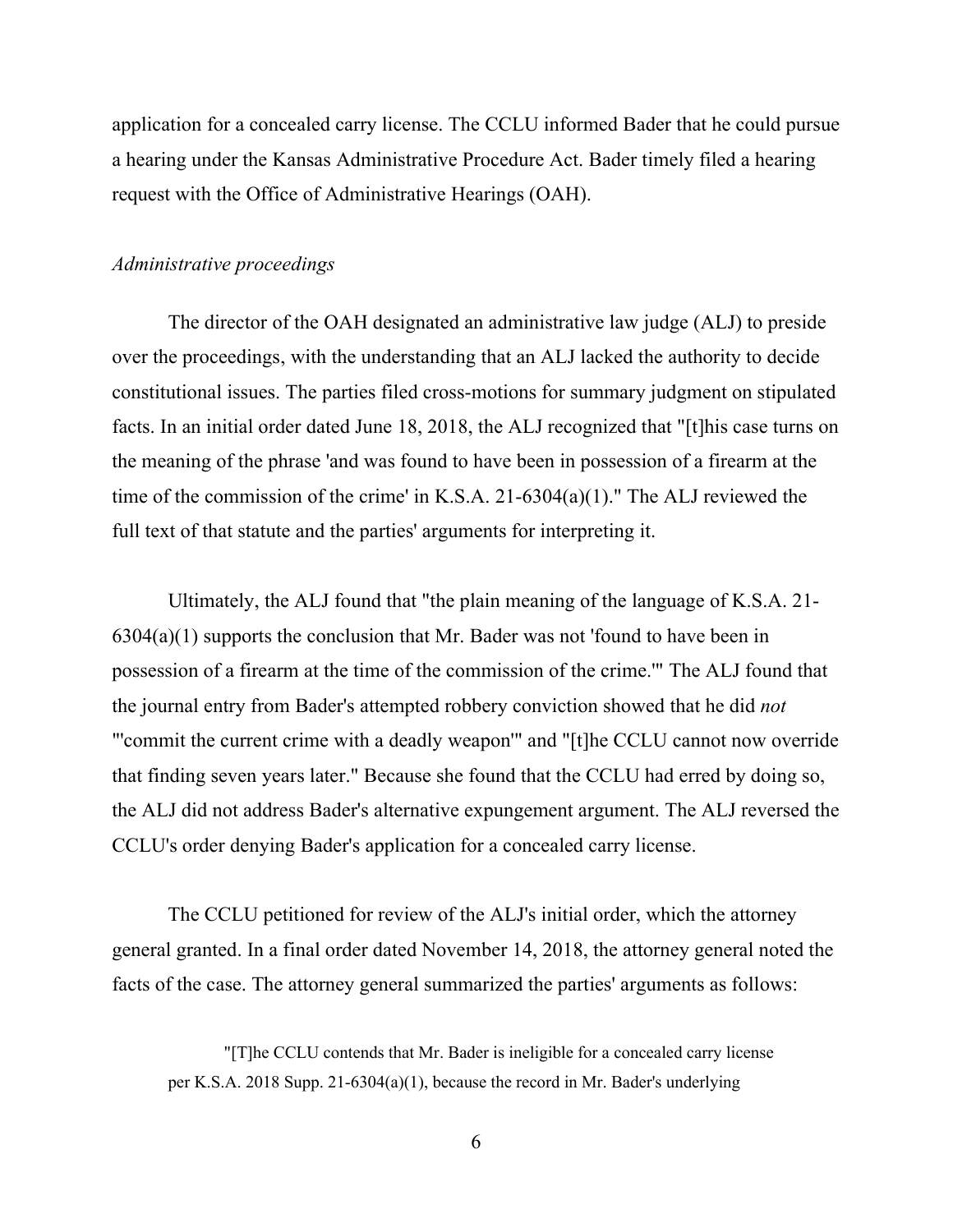felony case includes the uncontroverted fact that Mr. Bader used a handgun to commit attempted robbery. Mr. Bader argues that K.S.A. 2018 Supp. 21-6304(a)(1) does not apply to him because the judge marked 'No' in response to questions 6 and 11 in Section III of the Journal Entry of Judgment, and that those markings constitute formal findings that Mr. Bader was *not* in possession of a firearm at the time of his felony offense."

The attorney general noted that K.S.A. 2018 Supp. 21-6304(a)(1) "does not specify the manner in which the person must be 'found' to have been in possession of a firearm at the time of commission of the crime," comparing it with other sentencing statutes that specify such findings must be recorded in writing. The attorney general noted that at his plea hearing, Bader admitted to having a firearm in his possession when he committed attempted robbery. Because one of the elements of attempted robbery is "'force or . . . threat of bodily harm'" and the only evidence that satisfied that element was Bader's use of a gun, the attorney general reasoned that "the [district] court could not have accepted Mr. Bader's guilty plea had the court not found that Mr. Bader possessed a firearm at the time he asked the cab driver to hand over his phone."

Turning to the checked boxes on the journal entry, the attorney general stated that although a journal entry records certain facts about the offense and conviction, "it is not where all factual determinations made by the trier of fact are recorded." The attorney general found that in this case, the journal entry notations did not actually address the question of whether Mr. Bader was in possession of a firearm at the time he committed attempted robbery. Rather, the district judge filled out the journal entry to reflect that the special sentencing rule on the use of a firearm did not apply in order to carry out the terms of the agreement calling for probation. Similarly, the attorney general concluded that the district court checked the "No" box next to the question about whether Bader committed the crime with a deadly weapon because checking "Yes" would have required the court to order offender registration, which the parties agreed was unnecessary. Thus, the attorney general found that the journal entry did not reflect a factual finding by the district court that Bader had not possessed a gun during the attempted robbery.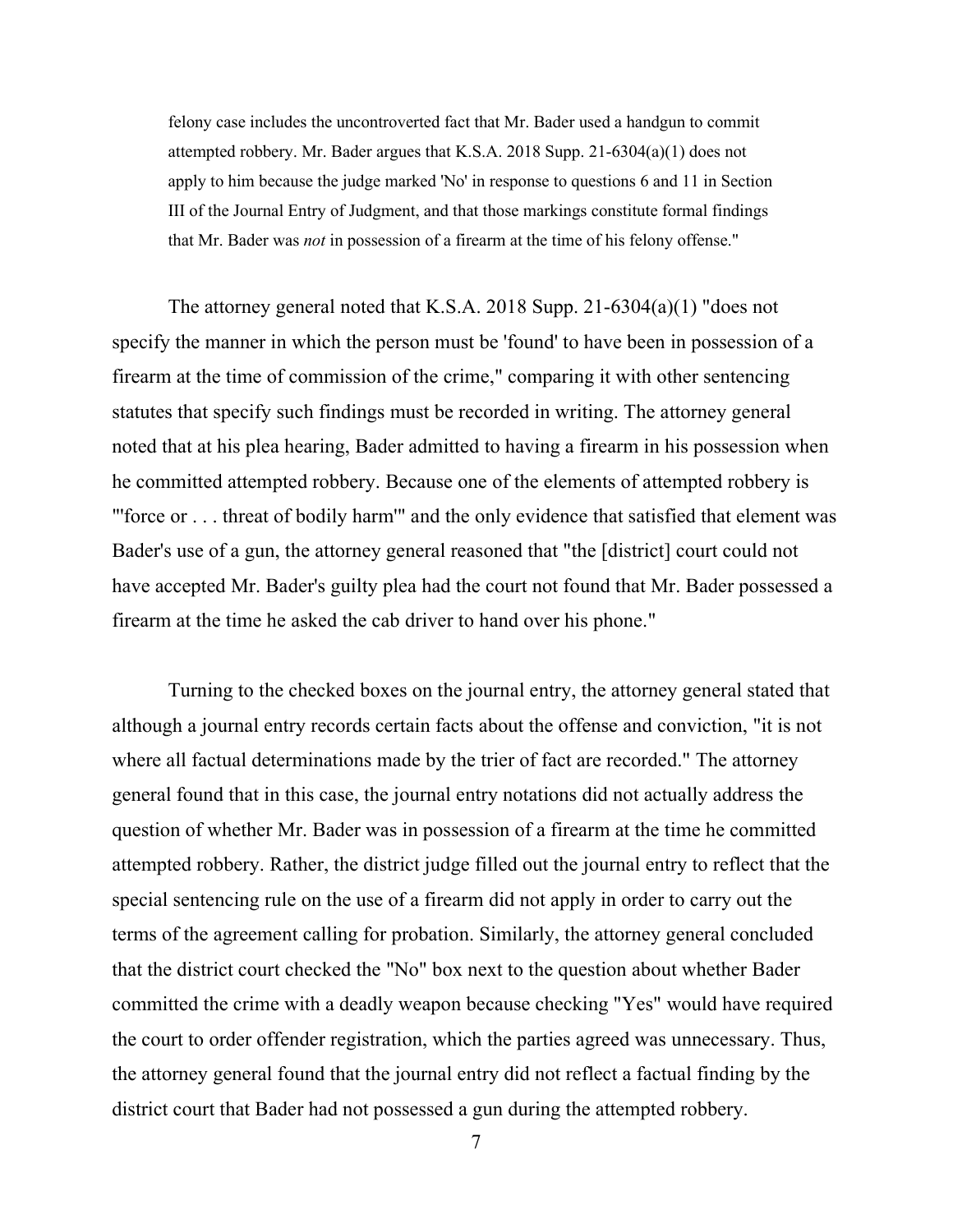For these reasons, the attorney general concluded that the ALJ had erred by ruling that the journal entry constituted the only findings on whether Bader was in possession of a firearm when he committed attempted robbery. Finding that "Bader is ineligible for a concealed carry license under K.S.A. 2018 Supp. 75-7c04(a)(2)," the attorney general reversed the ALJ's decision and denied Bader's application for a concealed carry license.

### *Petition for judicial review*

On December 14, 2018, Bader petitioned for judicial review of the attorney general's final order in Shawnee County District Court. The parties submitted written briefs. As in the previous proceedings, Bader argued that the finding that he was in possession of a firearm when he committed attempted robbery could only be made by the judge presiding over his criminal case, and the checked boxes on the journal entry showed that the judge had found Bader did not possess a firearm at the time. Bader also argued that the doctrine of constitutional avoidance required acceptance of his statutory interpretation because the CCLU and the attorney general's interpretation of the relevant statutes would infringe on his Second Amendment right to bear arms and would render K.S.A. 2019 Supp. 21-6304(a)(1) unconstitutionally vague. Finally, Bader argued that even if he were found to have possessed a gun when he committed attempted robbery, the expungement of that conviction rendered him eligible for a concealed carry license.

For its part, the CCLU asserted that Bader misapplied the constitutional avoidance doctrine and misunderstood the effect of expungement. It also argued that its interpretation of the relevant law was correct and the plain language of K.S.A. 2019 Supp. 21-6304(a)(1) does not require a formal finding of fact by the judge presiding over the criminal trial of the predicate offense. Because the CCLU's independent finding that Bader had possessed a gun during the commission of attempted robbery was supported by undisputed facts, the CCLU argued that its denial of Bader's application was proper.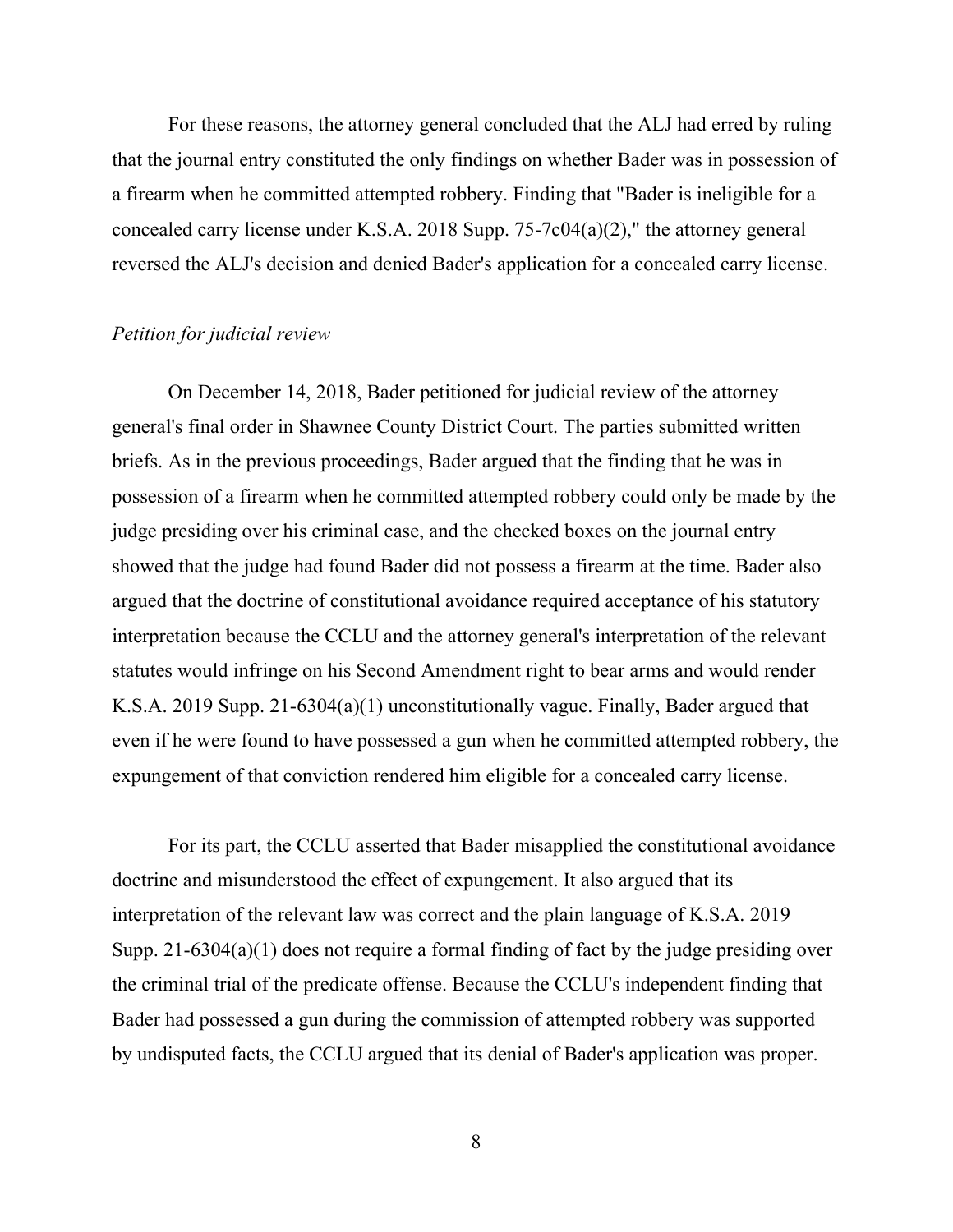The Shawnee County District Court issued its memorandum decision and order on August 5, 2019. It agreed with Bader that the "finding" that someone was in possession of a firearm at the time of the commission of a prior crime as contemplated in K.S.A. 2019 Supp. 21-6304(a)(1) must be made by the judge presiding over that criminal case. The district court noted that the journal entry of judgment in Bader's criminal case "made a finding that [Bader] did not commit the crime with a deadly weapon." Rejecting the CCLU's arguments, the district court found that "based on the plain interpretation of the language of K.S.A. 21-6304(a)(1), [Bader] *was not* found to be in possession of a firearm at the time of his conviction."

The district court next addressed and rejected Bader's argument that the doctrine of constitutional avoidance required acceptance of his interpretation of the relevant statutes, noting that the doctrine only applies when a statute is ambiguous and that was not the situation here. Finally, the district court rejected Bader's claim that the expungement of his conviction rendered him eligible for a concealed carry license, noting that the expungement statute contains exceptions that allowed the CCLU to consider Bader's prior conviction in determining whether to grant a concealed carry license.

The district court concluded its memorandum decision and order by stating:

"For the reasons set out above, the Court grants Petitioner Ryan Bader's Petition for Judicial Review on the ground that the CCLU erroneously interpreted and applied the law by finding the Petitioner did possess a firearm in his previous felony conviction. A finding by the Johnson County District Court in 2010 on the issue of whether or not a firearm was used in the commission of a person felony is conclusive and controlling and is not subject to administrative agency reconsideration at the subsequent time of application for a concealed carry firearm license. The Respondent CCLU/OAG's interpretation of the language "*and was found to have been in possession of a firearm at the time of the commission of the crime*" in K.S.A. 21-6304(a)(1) is erroneous."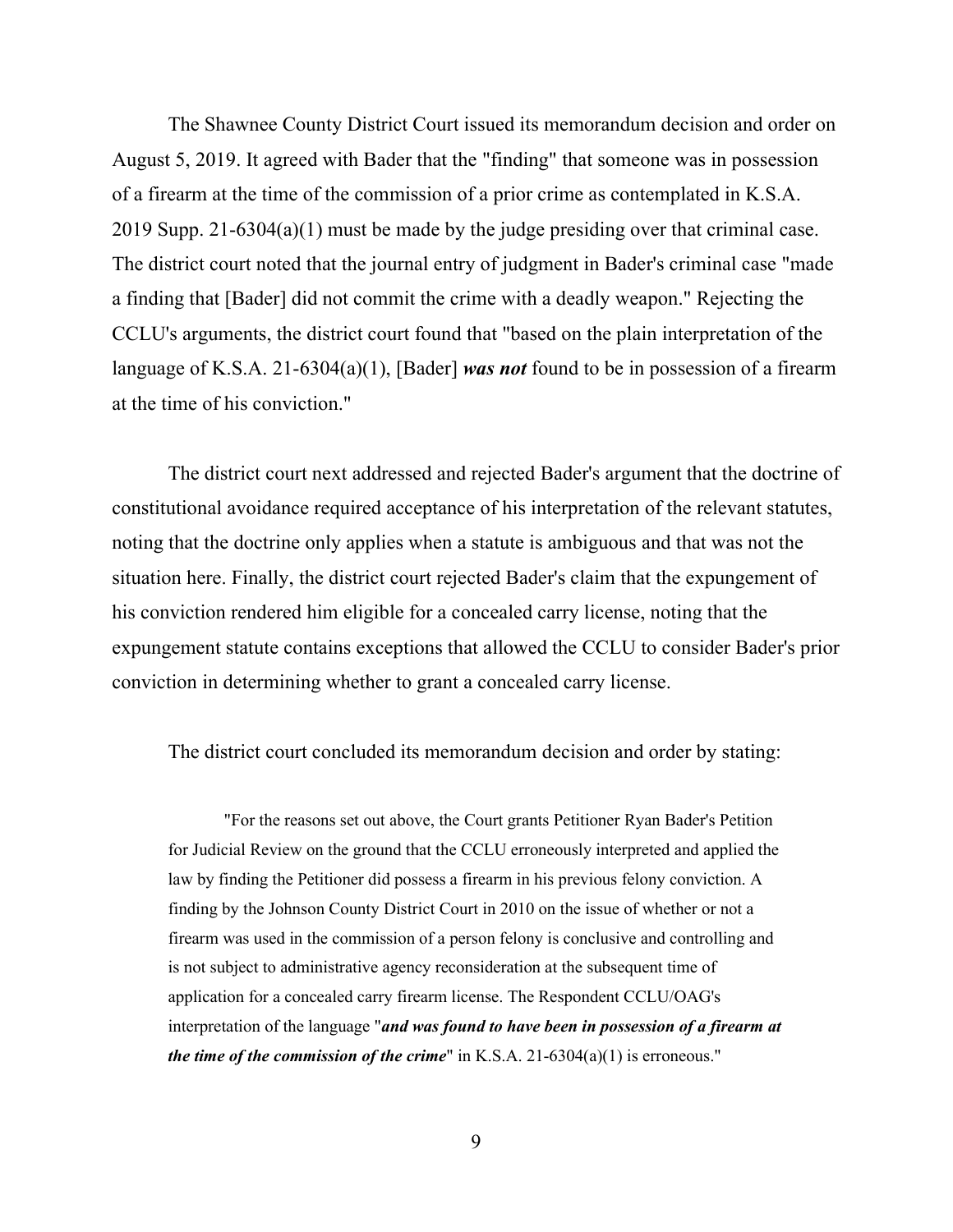The district court also stated: "As to the Petitioner's remaining claims—the constitutional avoidance doctrine and the expungement of the Petitioner's prior felony conviction—the Court denies review because they afford no basis for relief." The district court reversed the attorney general's final order and remanded the case to the CCLU for further proceedings on Bader's application for a concealed carry license consistent with the district court's order. The CCLU timely appealed the district court's judgment.

#### ANALYSIS

On appeal, the CCLU argues that its initial denial of Bader's application for a concealed carry license was proper. It contends that by accepting Bader's plea, the Johnson County District Court necessarily found that Bader possessed a firearm when he committed the crime and the checkmarks on the journal entry do not negate this finding. The CCLU also argues that the expungement of Bader's attempted robbery conviction does not render him eligible for a concealed carry license. The CCLU asks this court to reverse the Shawnee County District Court and affirm the denial of Bader's application for a concealed carry license. Significantly, the CCLU does not argue that it could deny Bader's application based on its independent finding that Bader possessed a gun during the commission of his attempted robbery.

Even though the CCLU does not argue on appeal that it could make an independent finding that Bader possessed a gun during the commission of his crime, Bader spends a good portion of his brief arguing that this finding could be made only by the Johnson County District Court as part of his criminal case. Bader then argues that his possession of a firearm may not be "inferred" from the criminal charge, and he contends that the journal entry's indication that he did not commit the crime with a deadly weapon controls the issue. Bader also renews his constitutional avoidance doctrine argument, asserting that if the relevant statutes are ambiguous, his asserted interpretation must prevail because to hold otherwise would call the constitutionality of the statutes into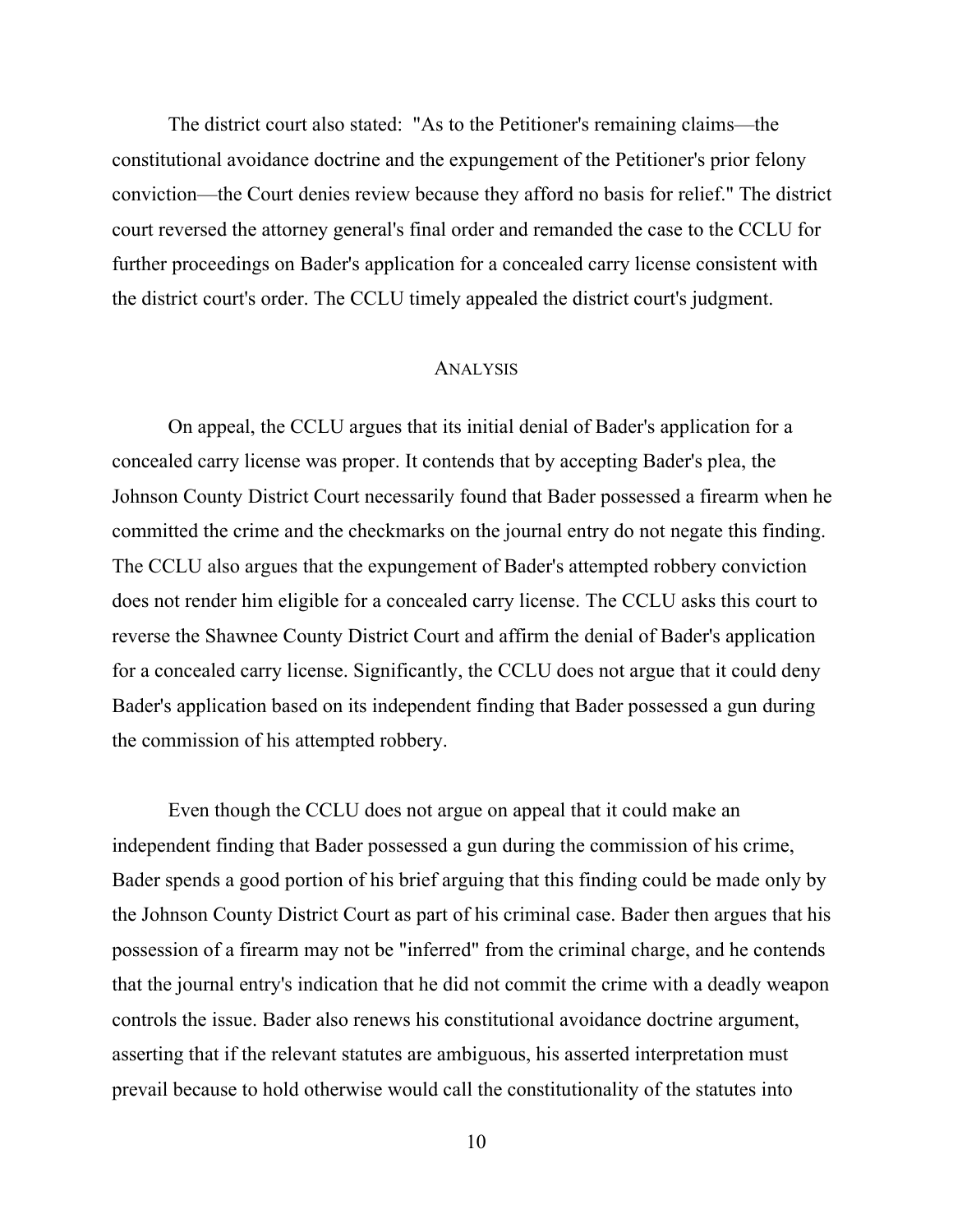doubt. Finally, Bader again argues that the expungement of his attempted robbery conviction renders irrelevant whether he was found to have been in possession of a firearm when he committed attempted robbery.

The Kansas Judicial Review Act (KJRA) establishes a court's scope of review of actions by state agencies that are not specifically exempted. K.S.A. 77-603(a). The KJRA sets forth limited grounds on which Kansas courts may grant relief from an agency order; in this case, the Shawnee County District Court granted Bader relief because it held that the CCLU—and the attorney general—"erroneously interpreted or applied the law." See K.S.A. 77-621(c)(4). Since this appeal concerns only the interpretation of statutes, which are questions of law, this court exercises unlimited review. *Central Kansas Medical Center v. Hatesohl*, 308 Kan. 992, 1002, 425 P.3d 1253 (2018). And this court owes no deference to an agency's interpretation of a statute. *Villa v. Kansas Health Policy Authority*, 296 Kan. 315, 323, 291 P.3d 1056 (2013).

"The most fundamental rule of statutory construction is that the Legislature's intent governs if that intent can be ascertained. We must, first, try to ascertain legislative intent through the statutory language enacted, giving common words their ordinary meanings. When a statute is plain and unambiguous, we should not speculate about the legislative intent behind that clear language, and we should refrain from reading something into the statute that is not readily found in its words. [Citations omitted.]" *Montgomery v. Saleh*, 311 Kan. 649, 654-55, 466 P.3d 902 (2020).

The Personal and Family Protection Act, K.S.A. 75-7c01 et seq., governs carrying a concealed firearm in Kansas. It tasks the attorney general with "issu[ing] licenses to carry concealed handguns to persons who comply with the application and training requirements of this act and who are not disqualified under K.S.A. 75-7c04, and amendments thereto." K.S.A. 75-7c03(a). On the other hand, the attorney general "shall deny a license to any applicant for license who is ineligible under K.S.A. 75-7c04, and amendments thereto." K.S.A. 75-7c07(a).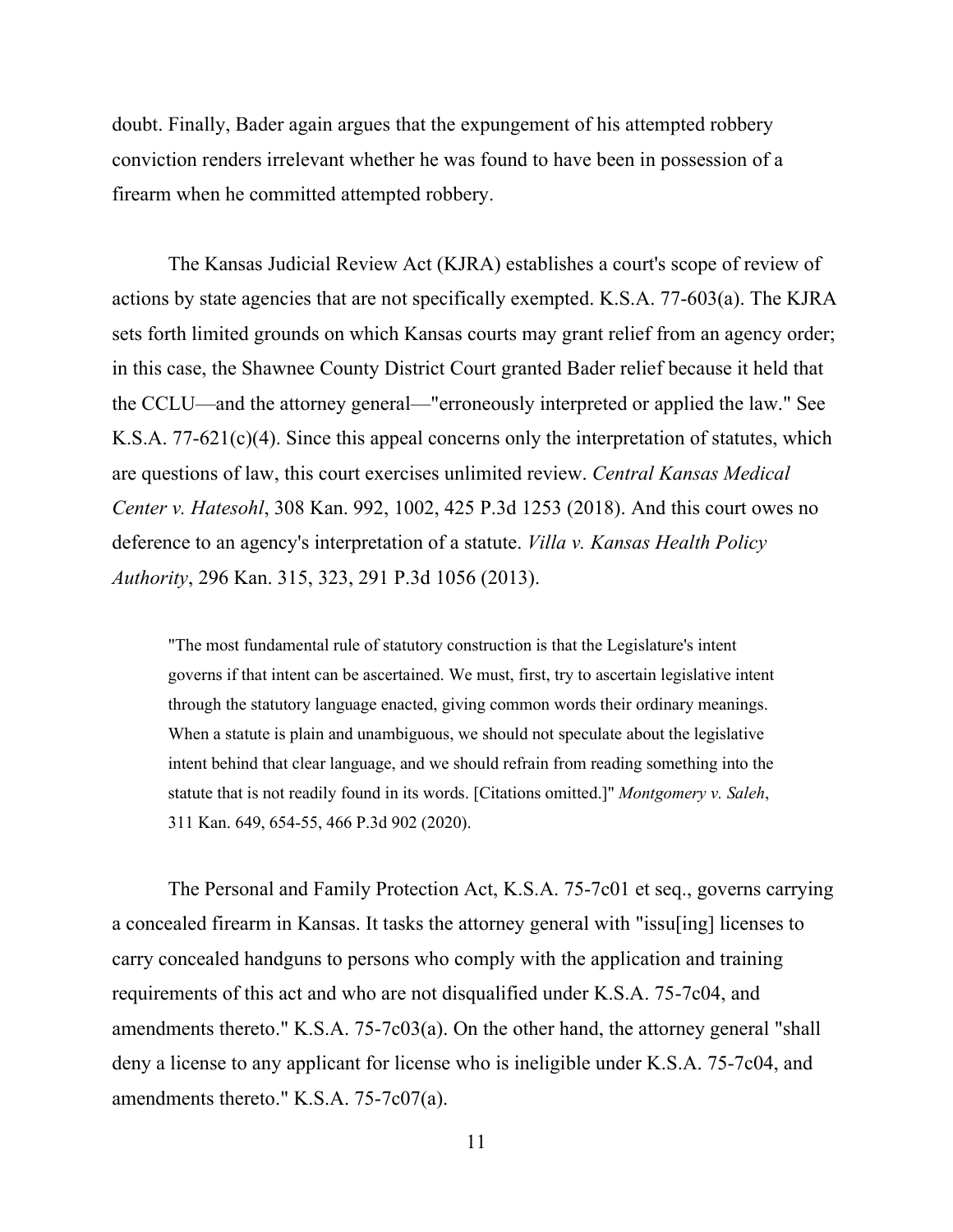As discussed, the statutes at the heart of this appeal are K.S.A. 75-7c04(a)(2) and K.S.A. 2019 Supp. 21-6304(a)(1). K.S.A. 75-7c04(a) prohibits issuing a concealed carry license "if the applicant . . . (2) is prohibited from shipping, transporting, possessing or receiving a firearm or ammunition under  $\dots$  K.S.A. 21-6304(a)(1) through (a)(3), and amendments thereto." K.S.A. 2019 Supp. 21-6304(a) criminalizes "possession of any weapon by a person who: (1) Has been convicted of a person felony . . . and was found to have been in possession of a firearm at the time of the commission of the crime."

# *Did the Johnson County District Court find that Bader possessed a gun in the commission of attempted robbery?*

Bader spends a good portion of his brief arguing that the finding that he possessed a firearm in the commission of his crime could be made only by the Johnson County District Court as part of his criminal case, and the CCLU cannot deny his application for a concealed carry license based on its independent finding that Bader possessed a gun during the commission of his attempted robbery. We agree. K.S.A. 2019 Supp. 21- 6304(a) criminalizes "possession of any weapon by a person who: (1) Has been convicted of a person felony . . . and *was found* to have been in possession of a firearm at the time of the commission of the crime." (Emphasis added.) The statute says "was found," not "is found." This language makes it clear that the finding that Bader possessed a gun in committing attempted robbery could be made only by the Johnson County District Court as part of the criminal case; the finding could not be made later when Bader applied for a concealed carry license. But although the CCLU argued below that it may independently find that an individual possessed a firearm while committing a person felony, the CCLU does not raise that argument in its appellate brief.

Instead, the CCLU adopts the reasoning the attorney general set out in his final order: by accepting Bader's guilty plea to attempted robbery, the district court made the required finding that Bader possessed a gun in the commission of his attempted robbery,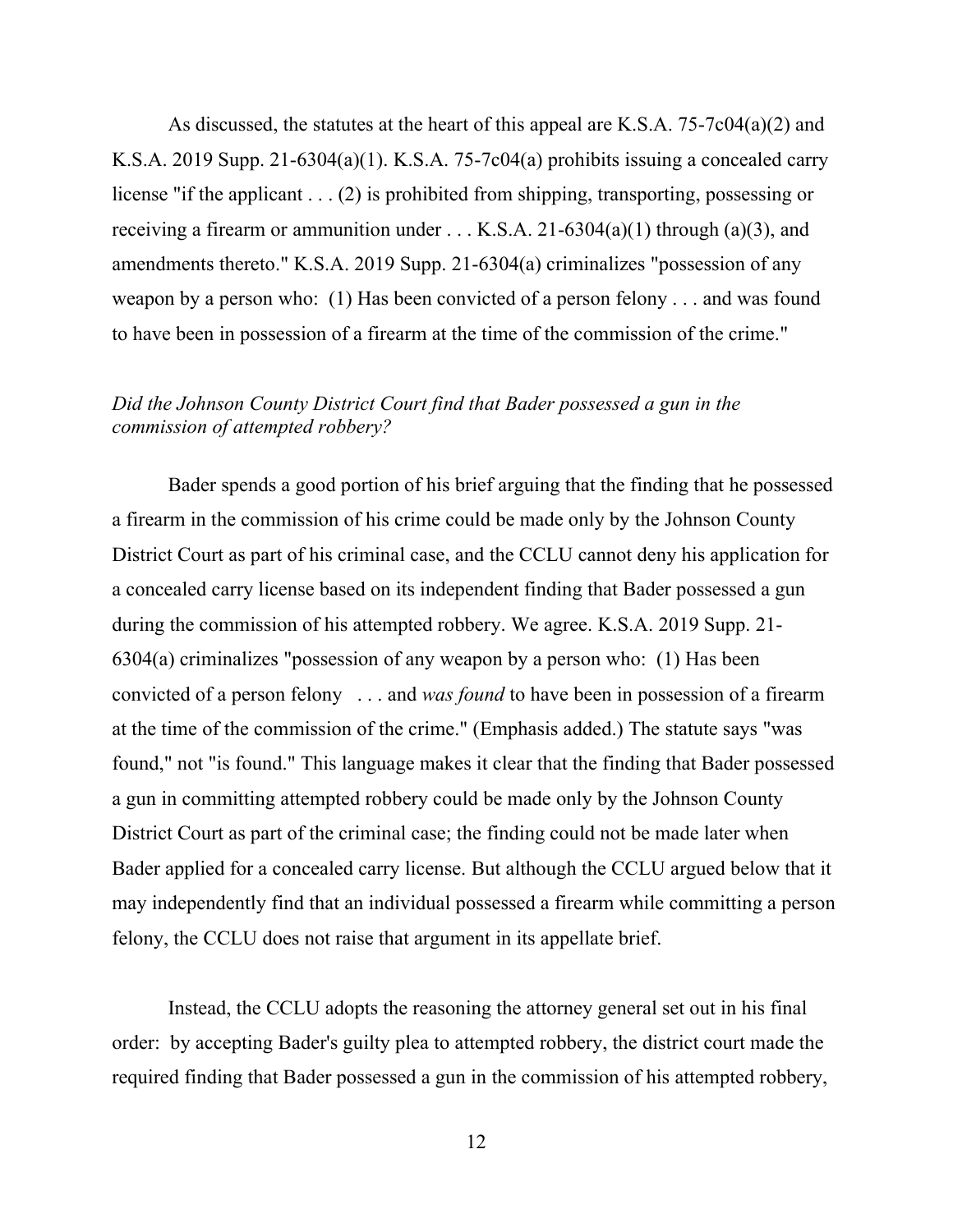regardless of later notations on the journal entry form. The CCLU's reasoning is as follows. When Bader was convicted of attempted robbery, robbery was defined as "the taking of property from the person or presence of another by force or by threat of bodily harm to any person." See K.S.A. 21-3426, now codified at K.S.A. 2019 Supp. 21-5420. Both at the time of Bader's plea hearing and currently, for the district court to accept Bader's guilty plea to attempted robbery, the court must be "satisfied that there is a factual basis for the plea." K.S.A. 2019 Supp.  $22-3210(a)(4)$ .

At Bader's plea hearing, the Johnson County District Court asked about the factual support for the attempted robbery charge, and the prosecutor detailed the facts, including that Bader "pulled out a (inaudible) handgun, told [the taxi driver] to give him his cell phone, placed the cell phone on the roof of the cab, and went back inside his residence." When the district court asked for clarification of the evidence supporting the element of force or threat of bodily harm, Bader's defense attorney stated, "Judge, he took the cell phone from the victim, and this was with—for purposes of the factual basis, it was with the possession of a firearm." The prosecutor added that "when Mr. Bader came back out of his residence he had a handgun, at which point he told the cabbie to hand over the phone." The district court asked Bader if he was disputing those facts and he said that he was not. The CCLU asserts that by accepting the guilty plea, the Johnson County District Court must have been "satisfied" that Bader's possession of a firearm was sufficient evidence of the element of force or threat of bodily harm, as it was the only evidence proffered on that element of the crime. See K.S.A. 2019 Supp. 22-3210(a)(4).

The Shawnee County District Court rejected the CCLU's argument on this point in granting Bader's petition for judicial review. The district court stated:

"The [attorney general's] final order suggests that since the judge inquired at the plea hearing about the presence of a gun during the altercation between [Bader] and the taxi driver and was told that there was a gun, it satisfies the finding requirement. [The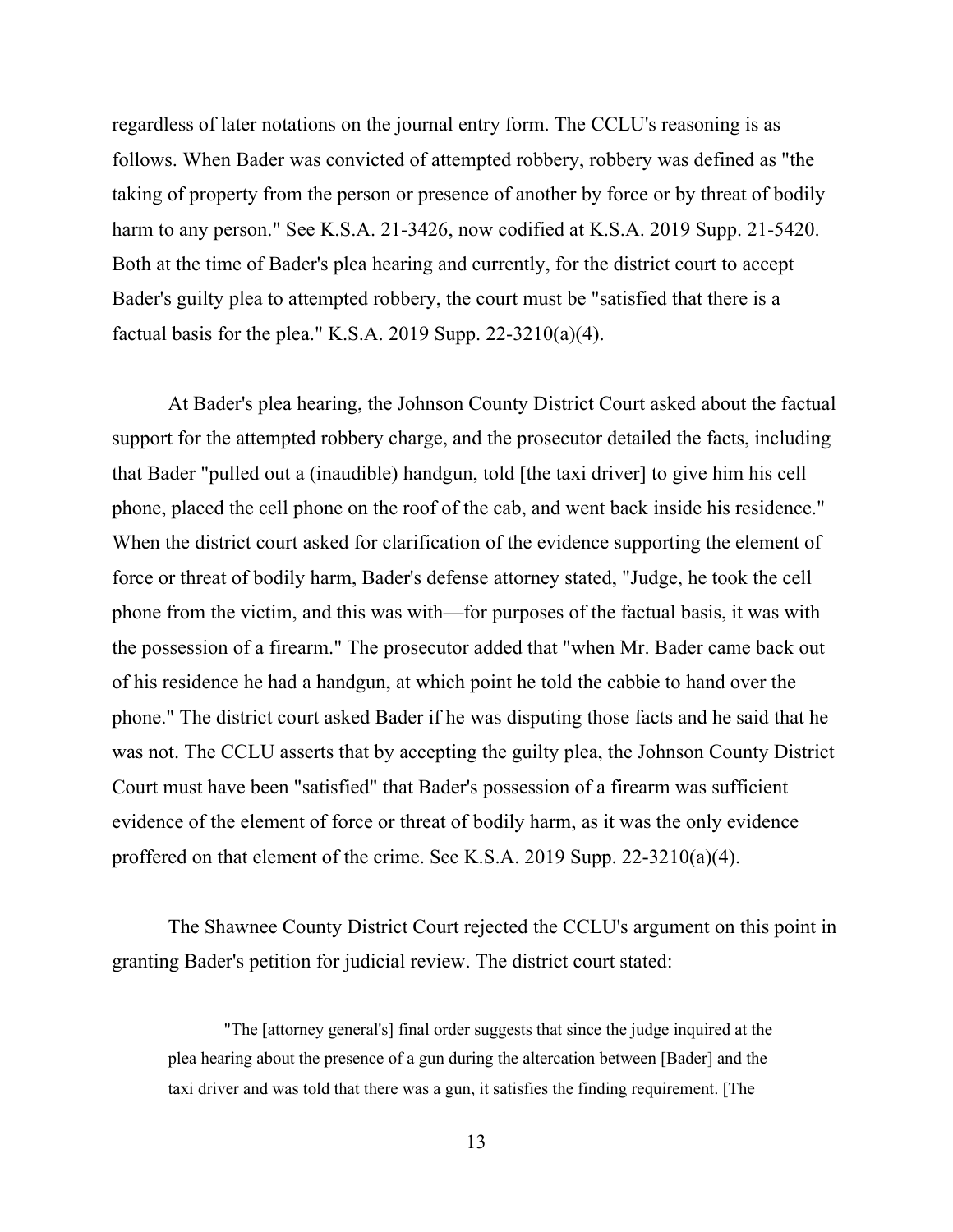attorney general] also claims that the inference of the presence of a gun is imperative to satisfying the elements of attempted robbery and to the judge's decision to accept the plea. However, the Court does not find the [attorney general's] argument persuasive because a deadly weapon is not a necessity in finding a presence of 'force or by threat of bodily harm to any person.' K.S.A. 21-3426. Nowhere in the transcript did the judge indicate that the plea was accepted on the basis that the threat of bodily harm was with a deadly weapon. The deadly weapon firearm finding was not made and recorded in the Journal Entry. Thus, based on the plain interpretation of the language of K.S.A. 21- 6304(a)(1), [Bader] *was not* found to be in possession of a firearm at the time of his conviction."

Bader champions this rationale, accurately pointing out that the force or threat of bodily harm element of robbery is not restricted to use of a firearm. See *State v. Moore*, 269 Kan. 27, 33, 4 P.3d 1141 (2000) (finding the defendant's action of approaching the victim in a remote area of a parking lot and demanding her keys was enough to satisfy the element of threat of bodily harm). Thus, Bader argues, the CCLU cannot "suggest that the crime of attempted robbery necessarily includes an element of possession of a firearm."

Both Bader and the Shawnee County District Court appear to have missed the point of the CCLU's argument. The CCLU does not contend that every conviction of robbery or attempted robbery requires a finding that the perpetrator used a firearm. Rather, it contends that in this case, the *only* evidence proffered to support the force or threat of bodily harm element of attempted robbery was that Bader possessed a handgun. There simply was no evidence that he used any of the other avenues of threat that Bader lists in his brief—no evidence showed that Bader used a knife, a BB gun, his fists, or words alone. The only evidence proffered was that he used a gun. The CCLU asserts that for the Johnson County District Court to have found that all the elements of attempted robbery were factually supported, as required to accept Bader's guilty plea, it must have found that Bader possessed a gun during the commission of the crime.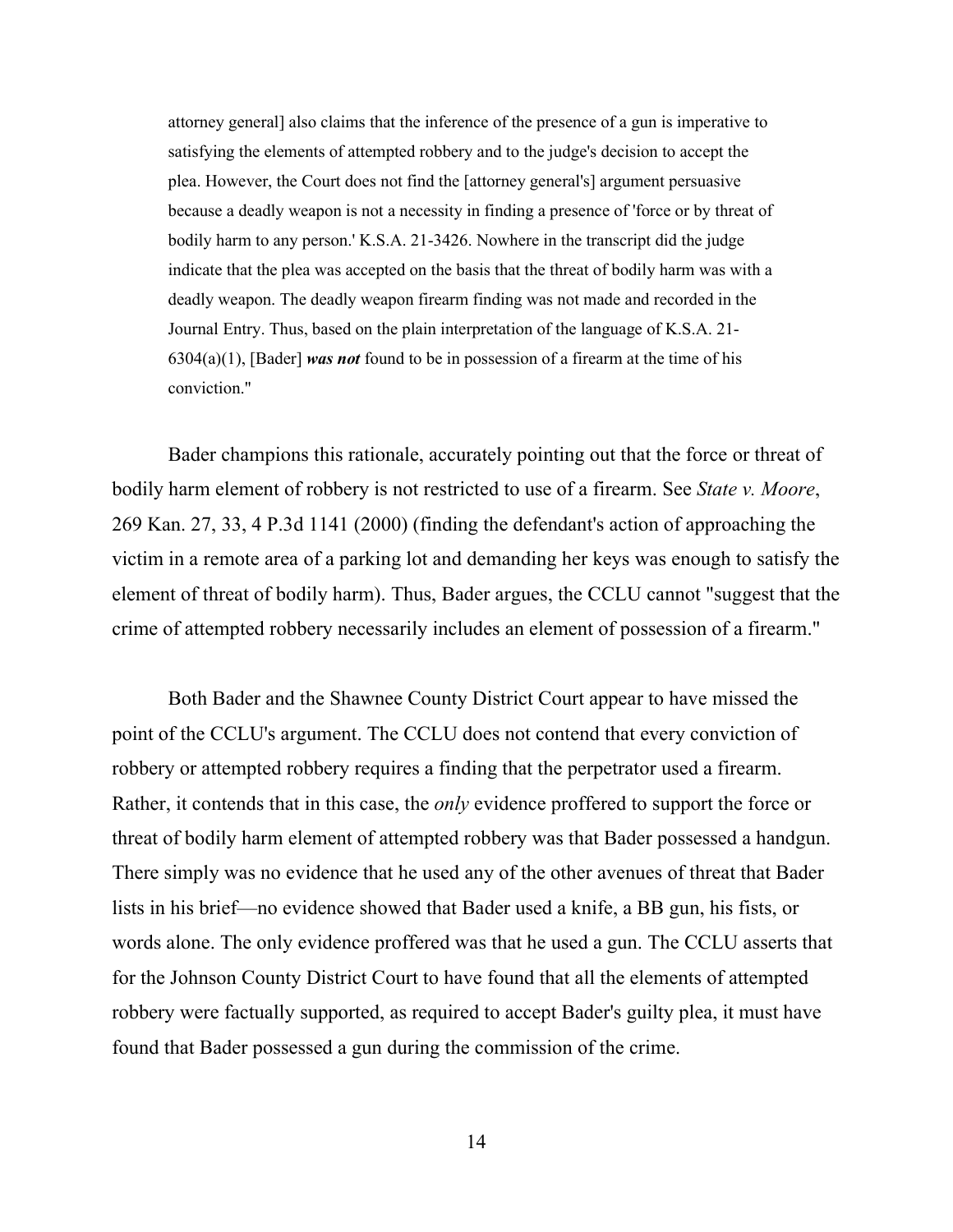The CCLU's reasoning is persuasive. To hold otherwise would be to conclude that the Johnson County District Court accepted Bader's guilty plea on a factual basis other than the one the State presented and to which Bader agreed on the record. When the State alleges a factual basis with multiple avenues to satisfy an element, it would be improper to impute any factual finding to the district court. But here, there was only one basis for the Johnson County District Court to find the element of force or threat of bodily harm required for attempted robbery: Bader's possession of a handgun.

The CCLU also persuasively argues that the Johnson County District Court's finding that Bader possessed a gun when he committed attempted robbery need not be in writing or explicitly made on the record at the time of the hearing. When the Legislature demonstrates in one statute that it knows how to mandate specific requirements, we may assume that the absence of such requirements in another statute is intentional. See *Cady v. Schroll*, 298 Kan. 731, 749, 317 P.3d 90 (2014) (citing *State v. Nambo*, 295 Kan. 1, 4- 5, 281 P.3d 525 [2012]). The Legislature knows how to require that certain findings be in writing or explicitly made on the record; it has repeatedly done so. See, e.g., K.S.A. 2019 Supp. 22-4902(e)(2) (defining a violent offender to include a person convicted "of any person felony and the court *makes a finding on the record* that a deadly weapon was used in the commission of such person felony") (Emphasis added.); K.S.A. 2019 Supp. 21- 6815(a) (stating that if the sentencing judge departs from the presumptive sentence, the judge shall state "*on the record* at the time of sentencing the substantial and compelling reasons for the departure") (Emphasis added.); K.S.A. 2019 Supp. 38-2331(a)(2) (requiring that a court ordering removal of a juvenile from parental custody must make certain findings and "[t]he court shall state the basis for each finding *in writing*") (Emphasis added.). Yet, in K.S.A. 2019 Supp. 21-6304(a)(1), the Legislature included no such requirement, so we may presume that it did not intend to require a written finding or an explicit finding on the record in order to apply the statute.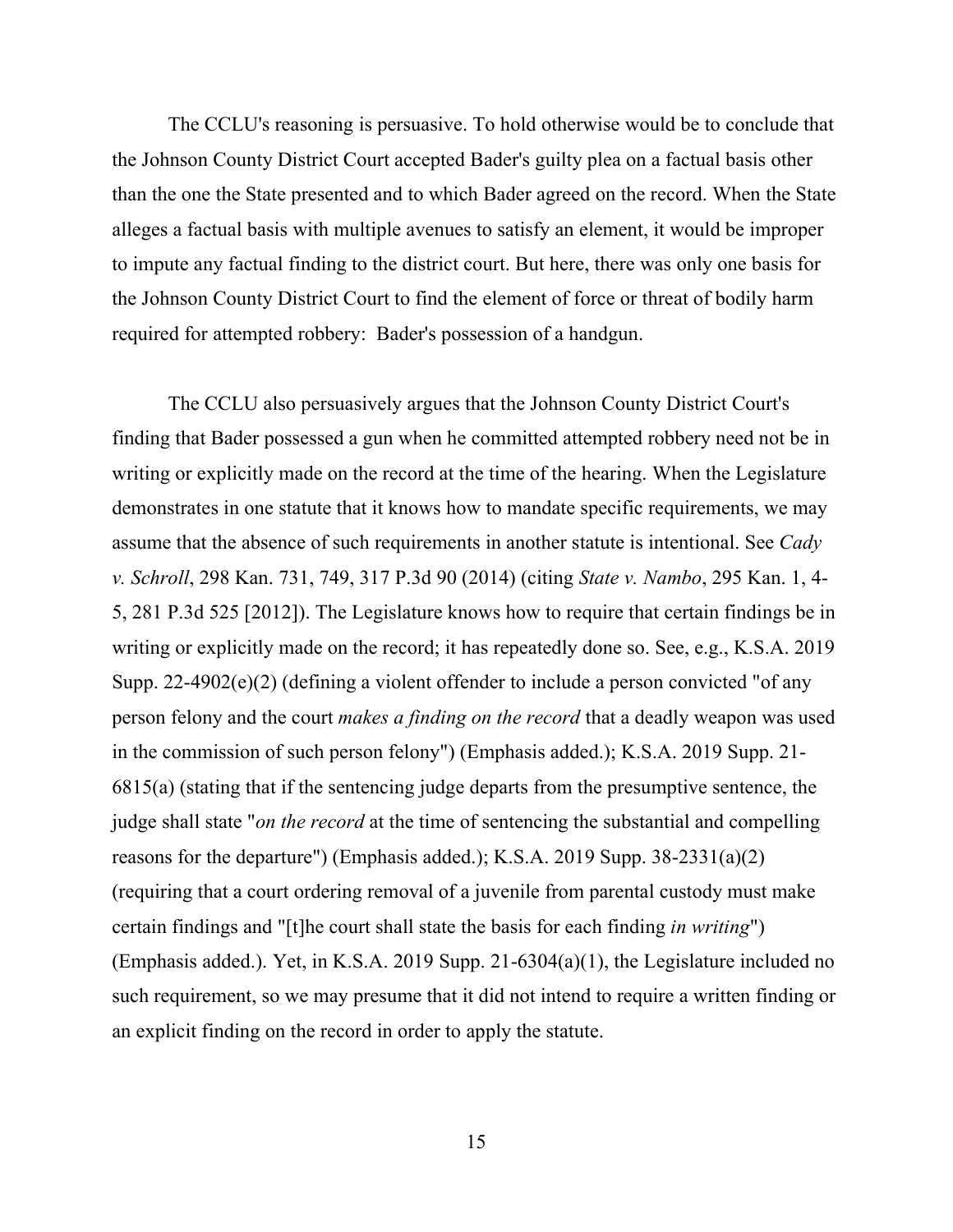K.S.A. 2019 Supp. 21-6304(a) criminalizes "possession of any weapon by a person who: (1) Has been convicted of a person felony . . . and *was found* to have been in possession of a firearm at the time of the commission of the crime." (Emphasis added.) The statute does not require the district court to make an explicit finding on the record that a criminal defendant possessed a firearm at the time of the commission of a person felony in order to trigger the denial of an application for a concealed carry license; nor does the statute require such a finding to be in writing. Here, the Johnson County District Court necessarily found that Bader possessed a gun in committing his attempted robbery because that was the only proffered evidence to establish the force or threat of bodily harm element of the crime. Without the finding that Bader possessed a gun, there would not have been an adequate factual basis for the district court to accept Bader's guilty plea to the crime of attempted robbery. Such findings are recognized in the law when a statute does not require the district court to make explicit findings on the record. See, e.g., *In re Estate of Farr*, 274 Kan. 51, 59, 49 P.3d 415 (2002) (recognizing that despite the court's failure to "specifically find" that plaintiffs had established a prima facie case that a will was valid, the court's action in shifting the burden of proof to the will's opponents showed that "the trial judge necessarily found the proponents had put forth a prima facie case").

## *Did the checkmarks on the journal entry negate the district court's finding that Bader possessed a gun in his attempted robbery?*

Next, the parties dispute the effect of the journal entry of judgment on whether Bader was found to have been in possession of a firearm when he committed attempted robbery. To review, the Johnson County District Court marked the "No" box in the portion of the journal entry that asked if a special sentencing rule applied. The district court also marked the "No" box next to the question "Did offender, as determined by the court, commit the current crime with a deadly weapon? IF YES, PLEASE COMPLETE THE OFFENDER REGISTRATION SUPPLEMENT AND ATTACH IT TO THE JOURNAL ENTRY." The CCLU argues that these checkmarks do not negate the fact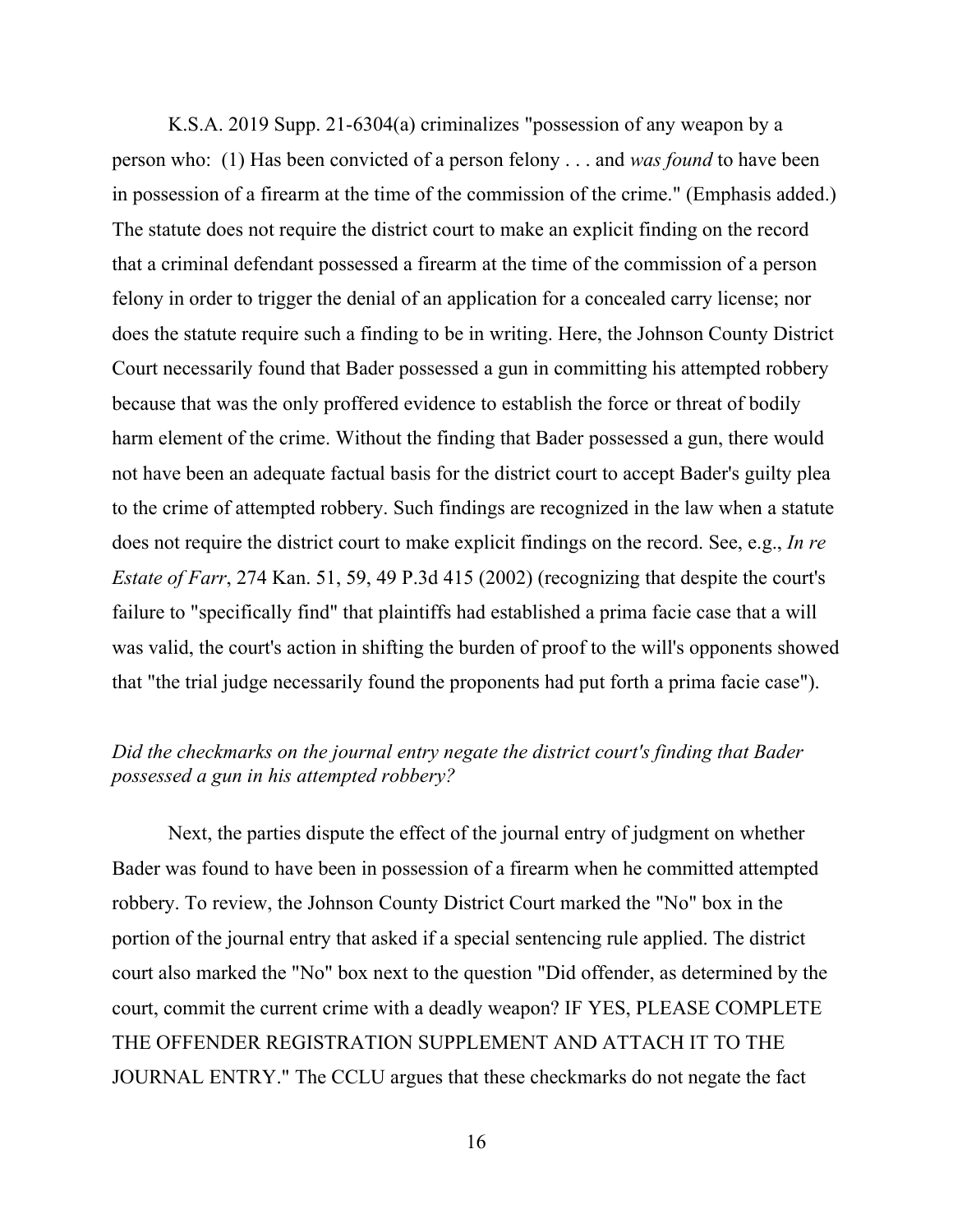that the Johnson County District Court necessarily found at the plea hearing that Bader possessed a firearm when he committed attempted robbery.

The CCLU points out that the checked boxes indicate whether certain statutes require presumptive prison or offender registration and those statutes require "use" of the firearm to commit the crime, while K.S.A. 2019 Supp. 21-6304(a)(1) requires only a finding of "possession." See K.S.A. 2019 Supp. 21-6804(h), previously codified at K.S.A. 21-4704(h) ("When a firearm is *used* to commit any person felony, the offender's sentence shall be presumed imprisonment.") (Emphasis added.); K.S.A. 2019 Supp. 22- 4902(e)(2) (defining violent offenders, whom the Kansas Offender Registration Act [KORA] requires to register, to include individuals who "on or after July 1, 2006, [are] convicted of any person felony and the court makes a finding on the record that a deadly weapon was *used* in the commission of such person felony") (Emphasis added.).

Contrary to Bader's assertion in his appellate brief, the CCLU argued to the district court the distinction between the finding of possession required by K.S.A. 2019 Supp. 21-6304(a)(1) and the findings indicated in the journal entry, so the argument is properly before this court on appeal. The CCLU argues that although "use" requires "possession," the reverse is not true. So even if the Johnson County District Court found that Bader did not "use" a firearm to commit the crime for sentencing or registration purposes, the CCLU asserts that fact does not undermine the district court's necessary finding at the plea hearing that Bader possessed a firearm when he committed the crime.

In reply, Bader points out that the journal entry question about registration does not include the word "use"; it asks whether Bader committed the crime "with a deadly weapon." As Bader argues, giving words their common meanings, committing a crime "with" a gun would require possessing the gun, so the negative answer on the journal entry means Bader was found *not* to have possessed a gun while committing attempted robbery. Next, Bader asserts the absurdity of finding that K.S.A. 2019 Supp. 21-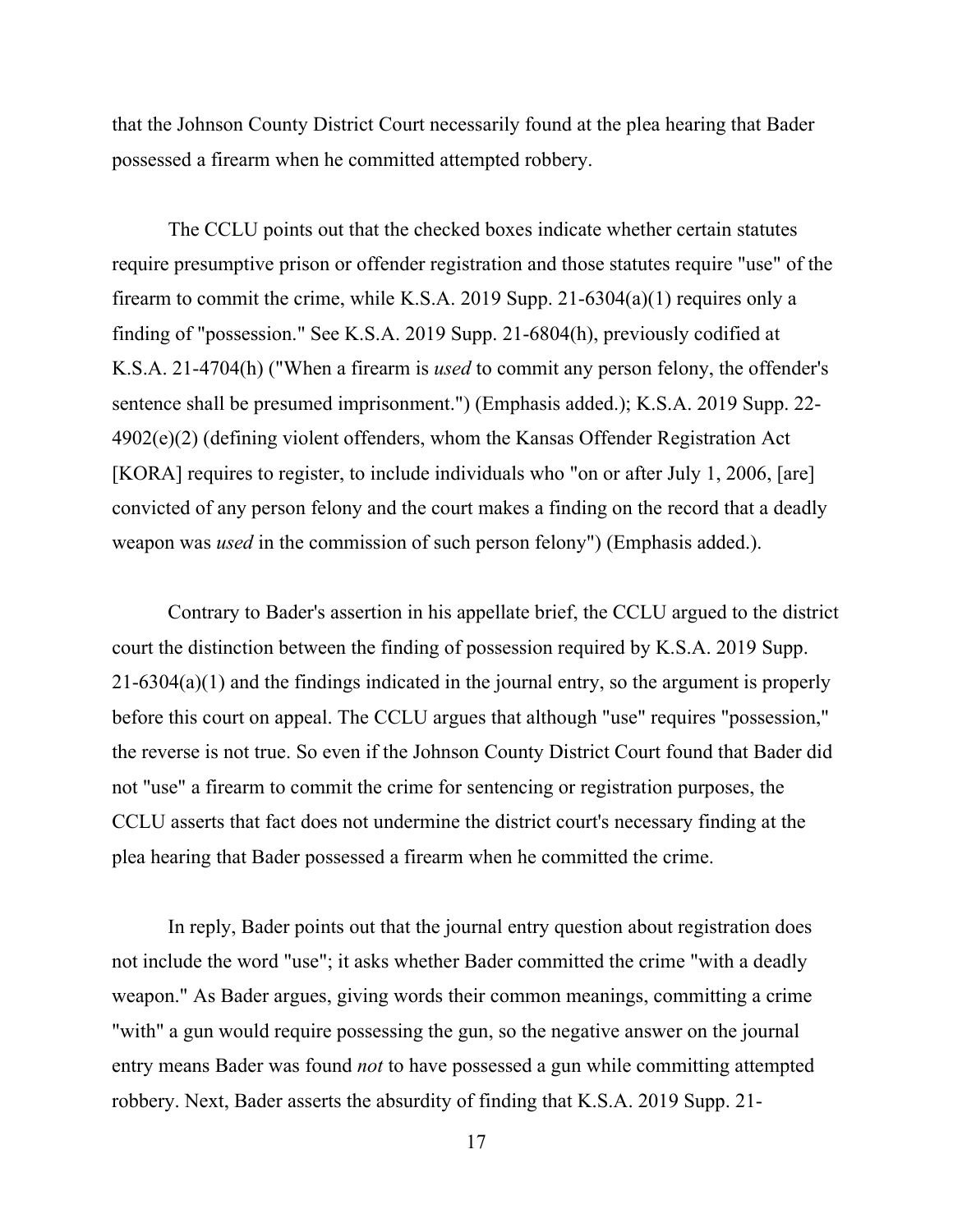6304(a)(1) applies when a person merely possesses but does not use a gun during the commission of a person felony. Giving the example of a drunk driver with an unloaded gun in the glove compartment who injures a pedestrian, Bader asserts that, under the CCLU's interpretation, that individual would face a lifetime prohibition on possessing firearms under K.S.A. 2019 Supp. 21-6304(a)(1).

Although both parties present intriguing arguments, this is an issue that may be resolved on our facts, without making broad holdings that interpret the more general statutory provisions. As for the checkmark on the journal entry that no special sentencing rule applied, this indication does not equate to a "factual finding" that Bader did not use or possess a firearm when he committed the attempted robbery. As for the registration question, our Supreme Court has emphasized that when determining whether the district court made a factually supported finding on the record that the defendant used a deadly weapon to commit the crime, "we are not simply looking to whether use of a deadly weapon is an element of the convicted crime." *State v. Marinelli*, 307 Kan. 768, 789, 415 P.3d 405 (2018). There can be "situation[s] in which the weapon used constituted a deadly weapon for the purposes of the criminal conviction but was arguably not a deadly weapon for KORA purposes." 307 Kan. at 789.

Thus, there is a distinction between finding that a deadly weapon was used for purposes of conviction and making that same finding for purposes of KORA sentencing requirements. That distinction resolves the dispute over whether the checkmarks on the journal entry reflect a factual finding, applicable across legal contexts, that Bader did not possess a firearm when he committed his crime. We believe that the record is clear that the Johnson County District Court's decision not to require registration or use the special sentencing rule was an attempt to conform Bader's sentence to the terms of the plea agreement. But even if that was not the case, the fact that the district court declined to make a finding at sentencing for KORA purposes about whether Bader used or possessed a firearm in committing the crime does not negate the necessary finding the district court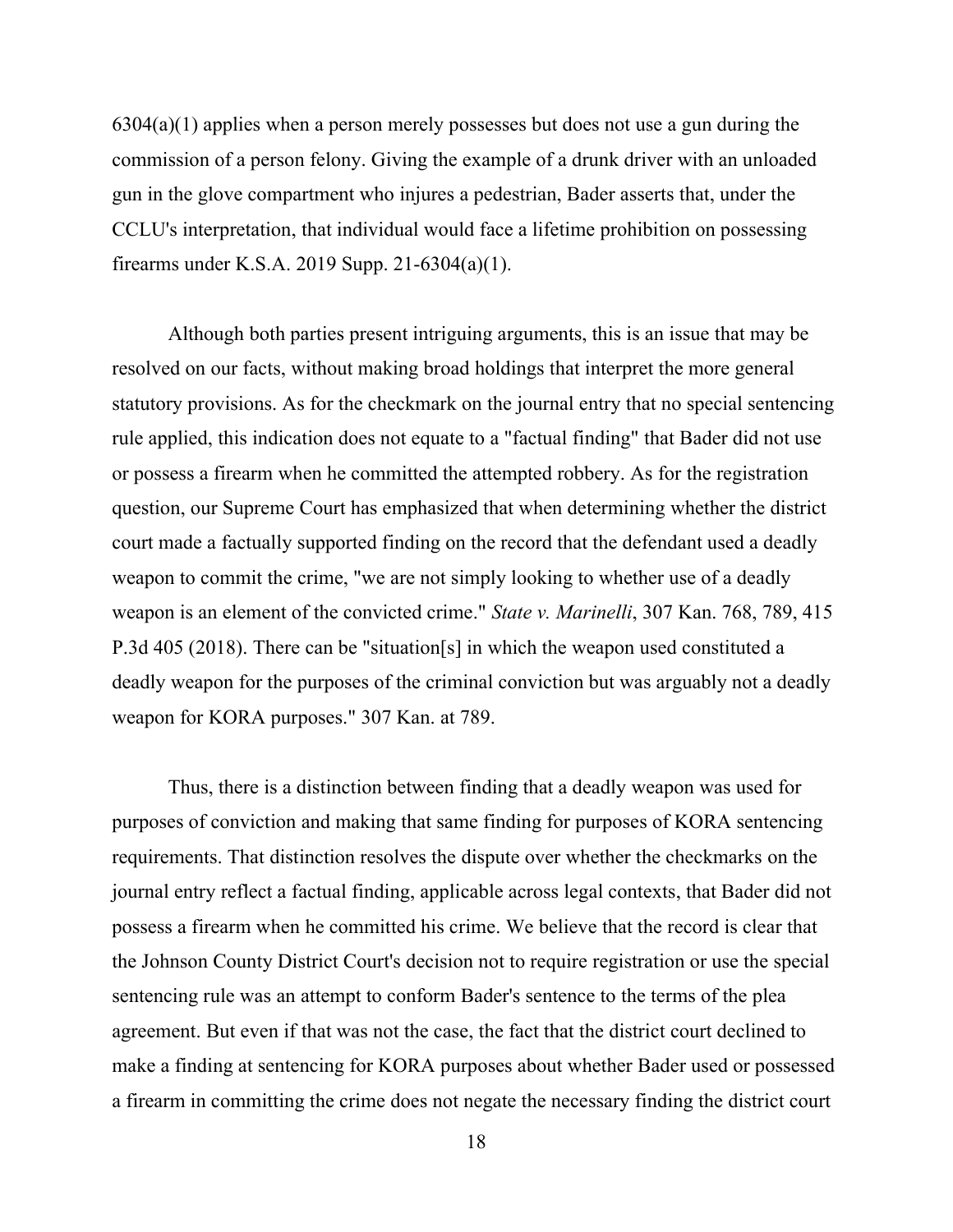made when accepting Bader's plea and finding him guilty of attempted robbery. The required findings are made in two different contexts, for different reasons.

In summary, to accept Bader's guilty plea, the Johnson County District Court necessarily found that Bader used force or threat of bodily harm to take the taxi driver's phone. The only evidence proffered on that element was Bader's possession of a gun. Thus, Bader "was found to have been in possession of a firearm at the time of the commission of the crime." K.S.A. 2019 Supp. 21-6304(a)(1). The indications on the sentencing journal entry—that no special sentencing rule applied and that the offender did not commit the crime with a deadly weapon that would require registration—do not negate the factual finding on which the district court accepted Bader's guilty plea and convicted him of attempted robbery.

Because the Johnson County District Court necessarily found that Bader possessed a firearm when he committed the person felony of attempted robbery, K.S.A. 2019 Supp. 21-6304(a)(1) prohibits Bader from possessing a firearm. The CCLU and the attorney general did not erroneously interpret or apply the law. Thus, the CCLU correctly denied Bader's application for a concealed carry license, as required by K.S.A. 75-7c04(a)(2).

As a final matter, Bader argues that under the constitutional avoidance doctrine, if the relevant statutes are ambiguous, his asserted interpretation must prevail because to hold otherwise would call the constitutionality of the statutes into doubt. Bader also argues that the expungement of his attempted robbery conviction renders irrelevant whether he was found to have been in possession of a firearm when he committed attempted robbery. Bader made both claims in his petition for judicial review. The district court addressed and rejected both claims and concluded its memorandum decision and order by stating: "As to [Bader's] remaining claims—the constitutional avoidance doctrine and the expungement of [Bader's] prior felony conviction—the Court denies review because they afford no basis for relief."